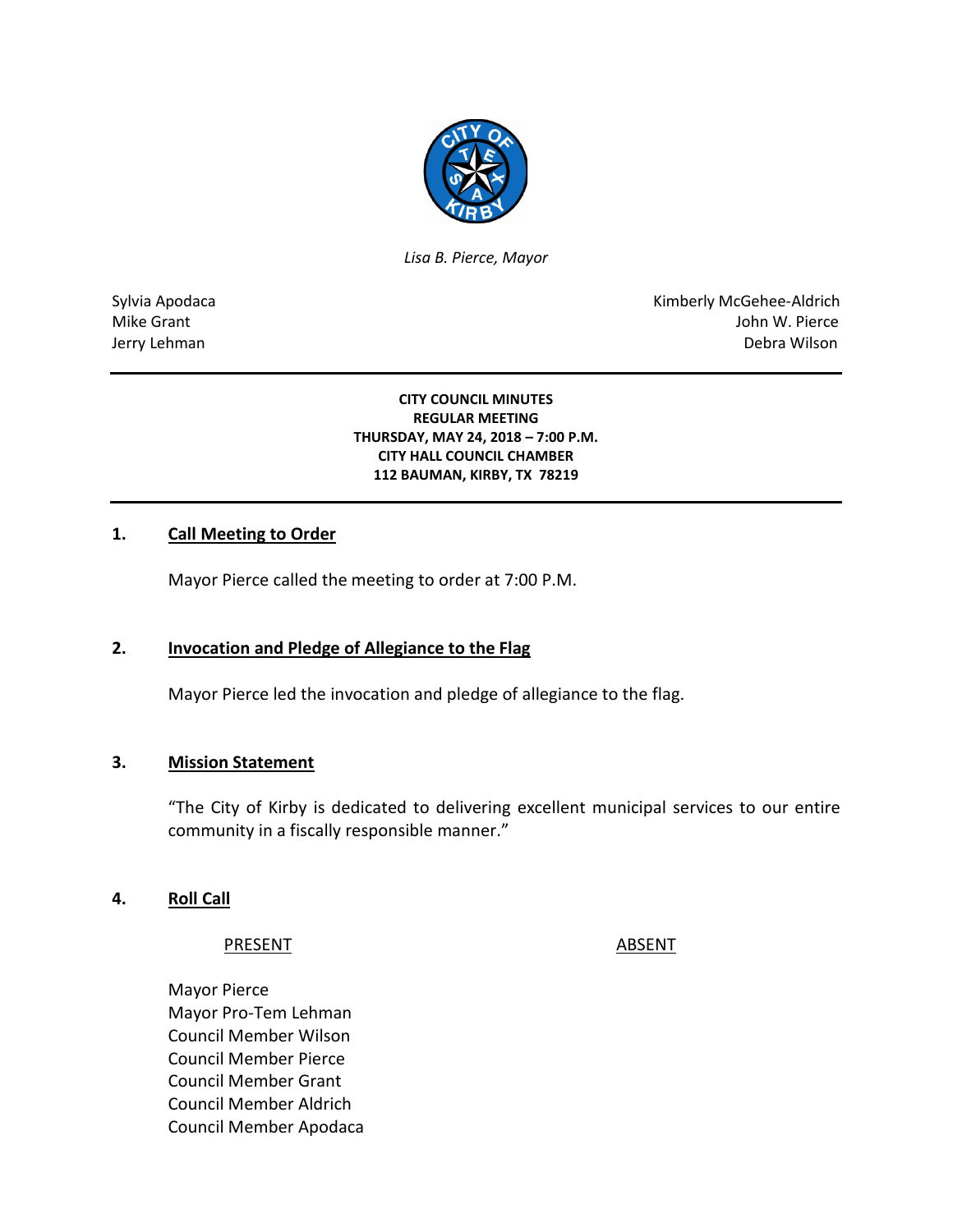### **5. Citizen Participation**

1. Rothie Hackstadt – He said there is speeding on Binz Engleman. He demanded speed bumps be placed between Buzz Aldrin and the Senior Center.

2. Roger Romens – He provided information to the community regarding the Food Bank commodities. The Senior Center has been chosen as a distribution site separate from their regular deliveries. On May  $31<sup>st</sup>$  they will be receiving approximately eleven pallets of commodities to distribute between 1:00 P.M. and 3:00 P.M. to be distributed to anyone in the community.

3. Debra McMillan – She questioned the total number of votes for the May 5, 2018 bond election. She asked Council to provide a valid explanation on the discrepancy.

4. Raul Martinez – He was wondering why the meeting between property owner and Republic Waste to view their site was not placed on agenda. He expressed a solution was needed. The service on Kirby Heights needs to be resolved.

5. Linda Grant – She said she will speak when the animal control item is addressed.

# **6. Consideration Of And Action On Minutes**

### a. Regular Meeting Minutes – May 10, 2018

Council Member Lehman moved to approve the Regular Meeting Minutes for May 10, 2018; seconded by Council Member Wilson. The motion carried with a 6-0-1 vote.

| $AYES - 6$ | NAYES-0 | $ABSTAIN - 1$          |
|------------|---------|------------------------|
|            |         | (Council Member Grant) |

### **7. Consent Agenda**

- a. Approval Of Quarterly Financial Report For Period Ending March 31, 2018
- b. Approval Of Quarterly Investment Report For Period Ending March 31, 2018

Council Member Wilson moved to accept the Consent Agenda; seconded by Mayor Pro-Tem Aldrich. With all voting, "aye" the motion carried with a 7-0 vote.

AYES: 7 NAYES: 0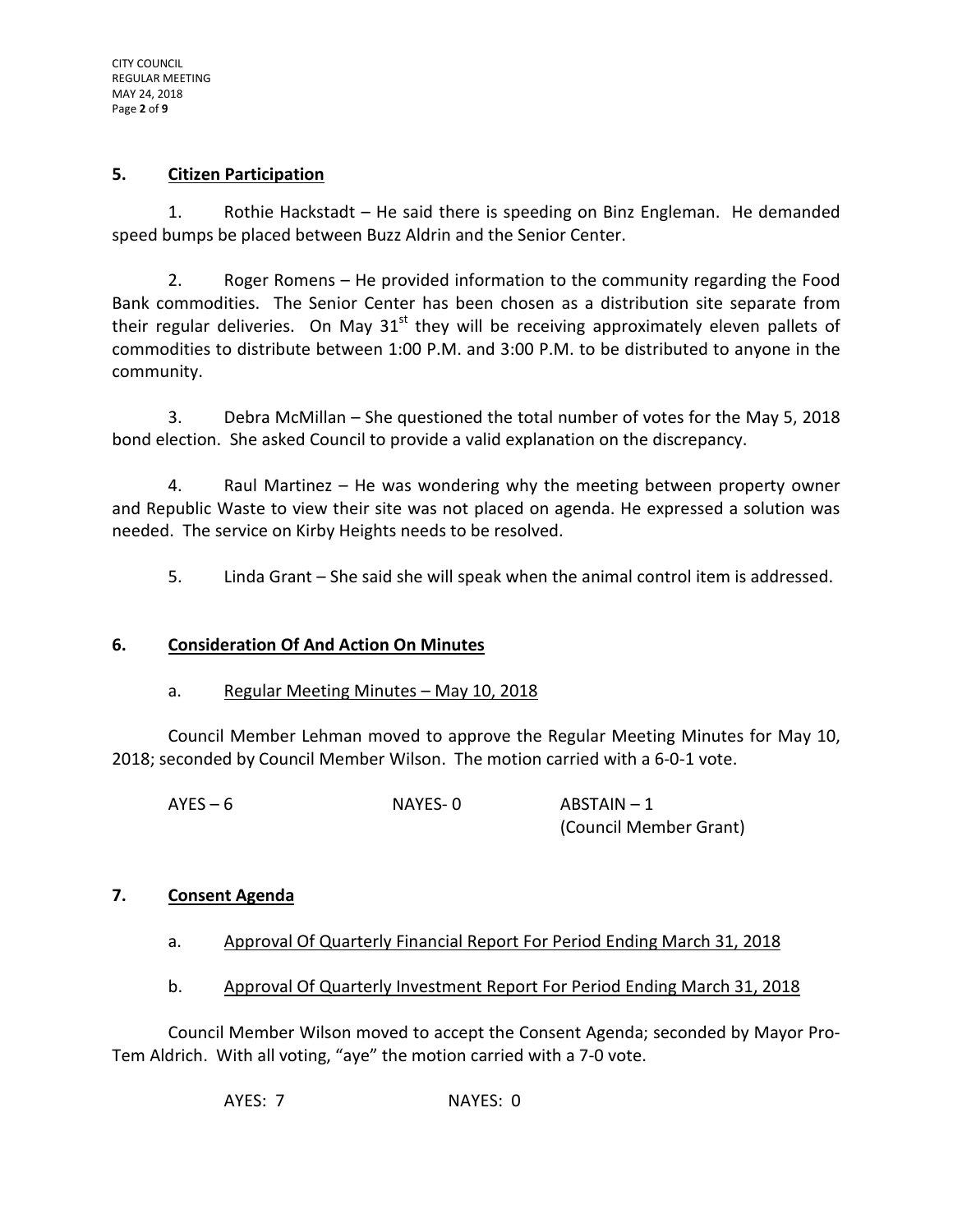### **8. Presentation**

# a. Presentation And Discussion About Solar Lighting Along The Timothy J. Wilson Hike And Bike Trail

A representative from CPS Energy provided information regarding lighting at the Timothy J. Wilson Hike and Bike Trail. They have all-night security lights that can be installed with a limit of five lights per mile distance per property. There is a monthly fee with a three year contract. The feed can be overhead or underground and currently, there is not any solar lighting available for trails that meet their standards.

## **9. Discussion And Possible Action**

a. Discussion And Possible Action On Ordinance No. O-2018-838 Repealing And Replacing Ordinance No. O-2014-749 Authorizing The Use Of Parks And Recreation Areas Owned And Controlled By The City Of Kirby; Regulating Possession And Consumption Of Alcoholic Beverages In Such Parks; Stating The Policies And Regulations Governing The Use Of Such Park, Establishing A Curfew For Park Usage; And Providing A Penalty For Violation Of This Ordinance. This Is The Second Reading.

Council Member Grant moved to accept Ordinance No. O-2018-838 repealing and replacing Ordinance No. O-2014-749 authorizing the use of parks and recreation areas owned and controlled by the City of Kirby; regulating possession and consumption of alcoholic beverages in such parks; stating the policies and regulations governing the use of such park, establishing a curfew for park usage; and providing a penalty for violation of this ordinance; seconded by Mayor Pro-Tem Aldrich. With all voting, "aye" the motion carried with a 7-0 vote.

- AYES: 7 NAYES: 0
- b. Discussion And Possible Action On Ordinance No. O-2018-839 Amending The 2017-2018 Municipal Budget Of The City Of Kirby. This Is The Second Reading.

Mayor Pro-Tem Aldrich moved to accept Ordinance No. O-2018-839 amending the 2017-2018 Municipal Budget of the City of Kirby; seconded by Council Member Wilson. With all voting, "aye" the motion carried with a 7-0 vote.

AYES: 7 NAYES: 0

c. Update, Discussion And Possible Action On Library Initiative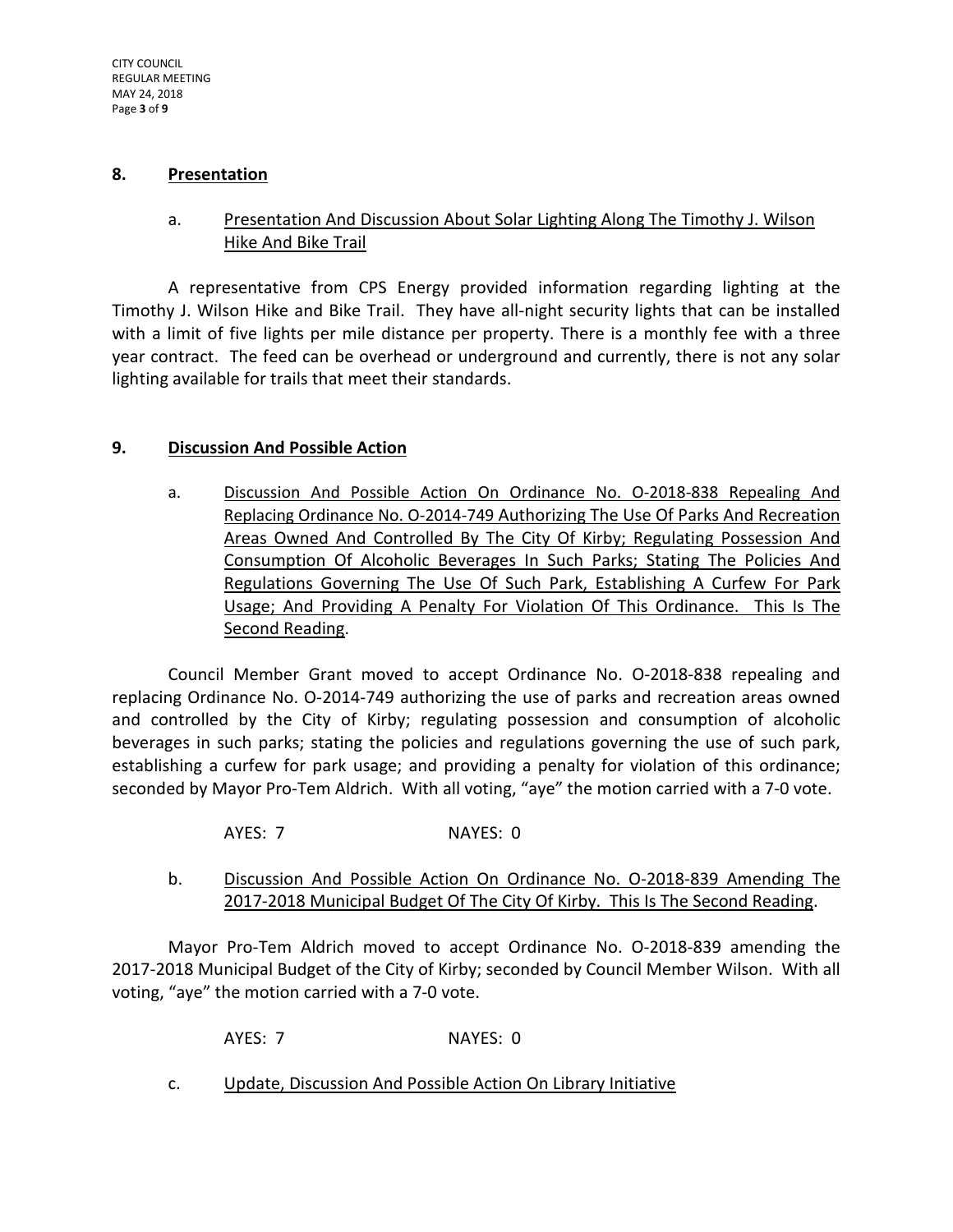Dona J. Dryja provided an update on the Library Initiative. The VFW is allowing them use of their facility for their meetings and Chief Bois and Chief Alfaro have built their library boxes for the books. She asked City Council to approve the location of the two library boxes donated by the Police Department and Fire Department. She also asked permission to place a library box at the Senior Center. She asked for the requirements for residents to be able to place library boxes on their property. Emily Jellick, Troop Leader of Girl Scout Troop 300 has provided her with library registrations and plaques for each box.

# d. Update, Discussion And Possible Action on 2018 Kirby Pool Season

City Manager Vernon stated there was not a San Antonio Pool Management representative present to speak; therefore, she provided an update on the pool hours and other changes. The pool will be open on Saturday May 26 from noon – 6 P.M., Sunday 1 P.M. – 7 P.M., and on Memorial Day noon – 6:00 P.M. The pool will be closed on Tuesday. The regular pool season schedule is as follows: Closed on Monday and late night swim on Wednesday when the pool will close at 8:00 P.M. Concessions and toiletries were purchased and stocked. The entry fee is as follows: \$2 per person regardless if you are swimming or not and there will not be any pool passes. San Antonio Pool Management hired the pool manager and lifeguards. In order to rent the pool or John Sterling you will go to the San Antonio Pool Management website to secure your reservation.

Mayor Pierce said she is concerned calls are not being returned by the San Antonio Pool Management staff.

# e. Update, Discussion And Possible Action Regarding Republic Services Broken Carts And Recycling Services

Tom Armstrong, Republic Services, provided an update on the steps that they are taking to improve their service by repairing or replacing broken carts in a timely manner. He will provide information to be placed on the City's website.

Mayor Pierce inquired about whether or not glass is being recycled.

Mr. Armstrong offered information regarding recycling glass and why it is not offered to all communities. He said recycling could be offered, but the City will be charged an additional fee for the processing.

Council Member Wilson asked if commercial properties will be allowed to participate in the recycling program.

Mr. Armstrong said if there is a demand for commercial recycling they will consider it. The current contract does not address commercial recycling and that could be negotiated.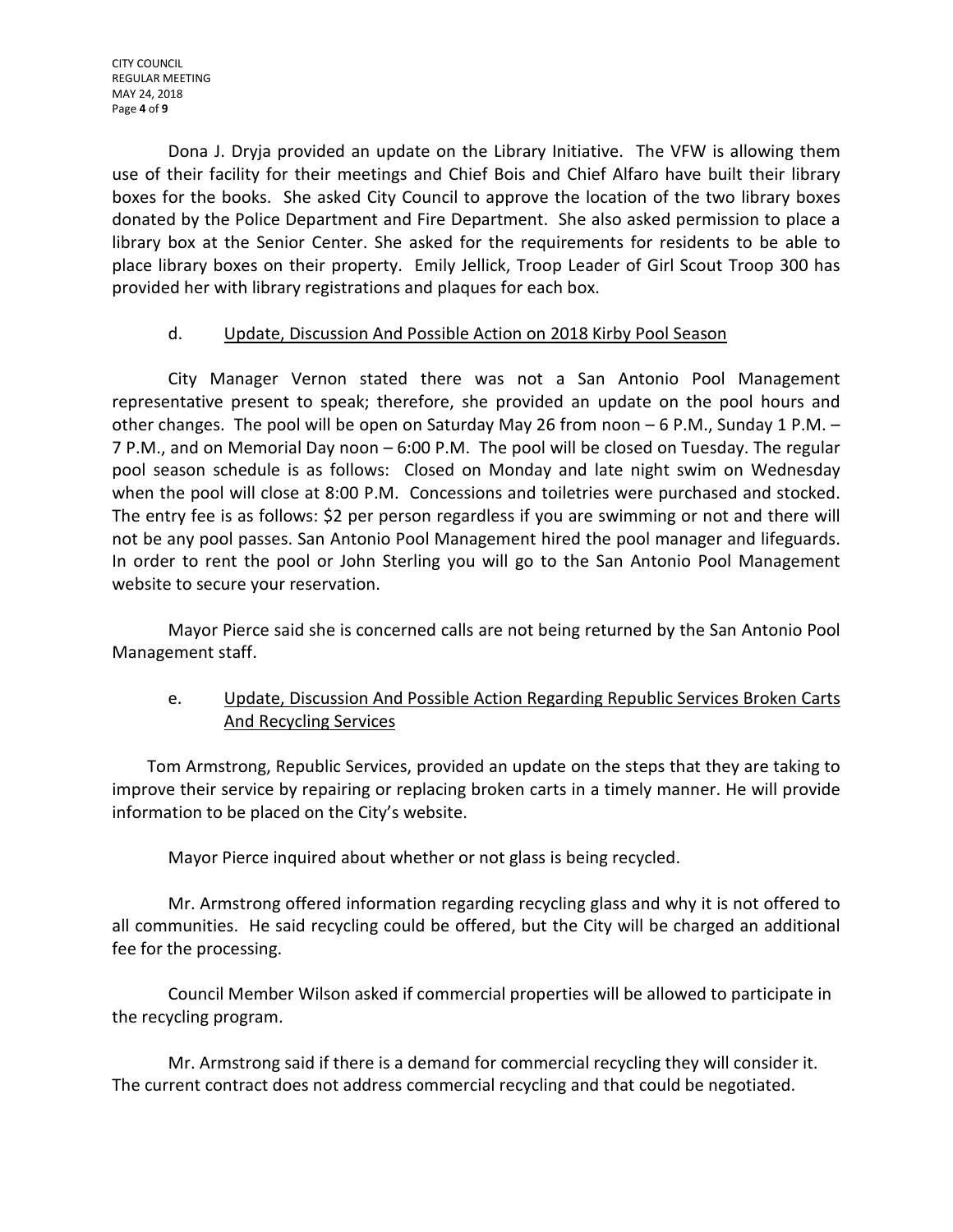# f. Update, Discussion And Possible Action On Kirby Bexar Animal Facility Operations

Linda Grant – She said that whenever she calls the Kirby Bexar Animal Facility nobody answers the phone and voiced other problems she has experienced with the facility.

City Manager Vernon provided an update on current operations and staffing.

Council Member Grant said he is the liaison between the Kirby Animal Care Facility and Kirby Bexar Animal Facility. He voiced his concerns with the adoption process and other concerns. Marc Schnall, city attorney, said he will review the contract between the two facilities.

Mayor Pierce said she also has concerns about operations. She asked that there be a meeting between the two facilities and include Chief Bois and Council Member Grant.

City Manager Vernon said the contract states it will be reviewed annually. She will contact Bexar County to set up a meeting.

g. Discussion And Possible Action On Ordinance No. O-2018-841 Repealing Ordinance No. O-2013-737 Authorizing The City Manager To Enter Into An Agreement For Ambulance (EMS) Billing And Related Professional Services With K&P Associates, Inc. DBA Specialized Billing And Collection Systems Of Texas. This Is The First Reading.

Mayor Pierce asked that this item be tabled to June 14, 2018 to allow Marc Schnall, city attorney, time to review the proposed ordinance.

Council Member Grant moved to table this item to June 14, 2018 to allow Marc Schnall, city attorney, time to review the proposed ordinance; seconded by Mayor Pro-Tem Aldrich. With all voting, "aye" the motion carried with a 7-0 vote.

AYES: 7 NAYES: 0

### h. Discussion And Possible Action On Softball Association Park Agreement Renewal

City Manager Vernon asked that this item be tabled because the representative is unable to attend tonight's meeting due a conflict with his schedule.

Council Member Grant moved to table this item to the June 14, 2018 Council meeting; seconded by Mayor Pro-Tem Aldrich. With all voting, "aye" the motion carried with a 7-0 vote.

AYES: 7 NAYES: 0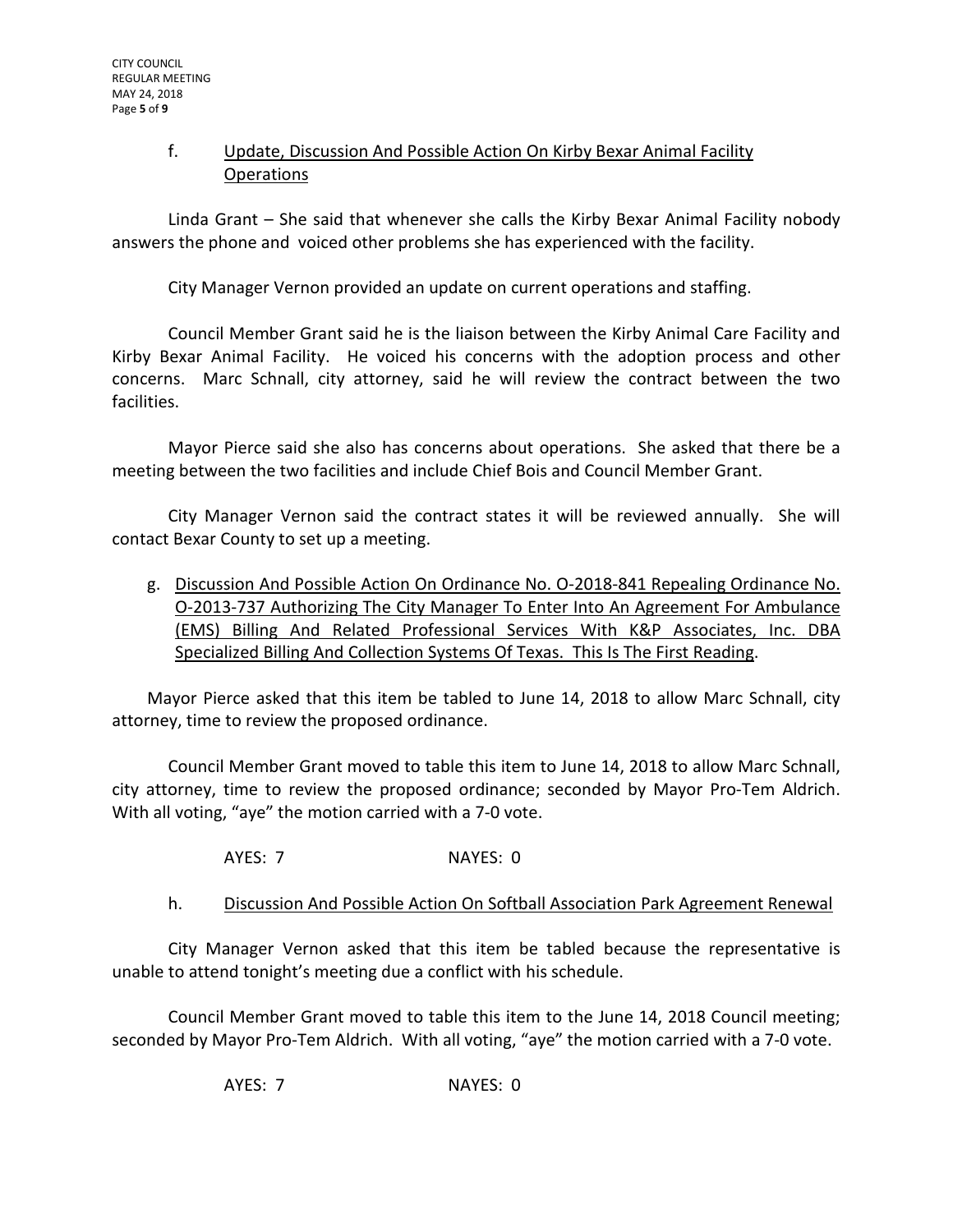## i. Discussion And Possible Action On Resolution No. R-2018-702 Authorizing The Police Chief To Apply For A Community Oriented Policing Services (COPS) Grant

Chief Bois said the agreement would fund another police officer for the department. The officer will have specific duties identified by the grant. The grant needs to be submitted next Wednesday and asked City Council to consider giving him authorization to submit the application.

Council Member Grant moved to accept Resolution No. R-2018-702 authorizing the Police Chief to apply for a Community Oriented Policing Services (COPS) Grant; seconded by Mayor Pro-Tem Aldrich. With all voting, "aye" the motion carried with a 7-0 vote.

AYES: 7 NAYES: 0

j. Discussion And Possible Action On The  $66<sup>th</sup>$  Annual Fireman's Picnic Parade **Expenses** 

Mayor Pierce stated that this item was requested by Mayor Pro-Tem Aldrich.

Mayor Pro-Tem Aldrich said she requested this item because there have been questions about the expense paid for police officers used at the parade. She explained that they are not volunteers and she felt the fee should be absorbed by the City and not the fire department. The cost is \$560 for the officers that helped with the parade. She said many citizens asked that the parade be brought back because it was missed last year.

The Council discussed the history of security for the Fireman's Picnic Parade expense and budget items. Mayor Pierce asked that the conversations about the 25% that the Fire Department pays back to the City be discussed at the September 2018 meeting to discuss the upcoming Picnic in 2019.

Council Member Pierce moved to pay the \$560 for the four contract officers for the Parade; seconded by Council Member Grant. With all voting, "aye" the motion carried with a 7- 0 vote.

AYES: 7 NAYES: 0

k. Discussion And Possible Action To Appoint A Member To The Economic Development Committee

City Manager Vernon said there is one vacancy on the Economic Development Committee.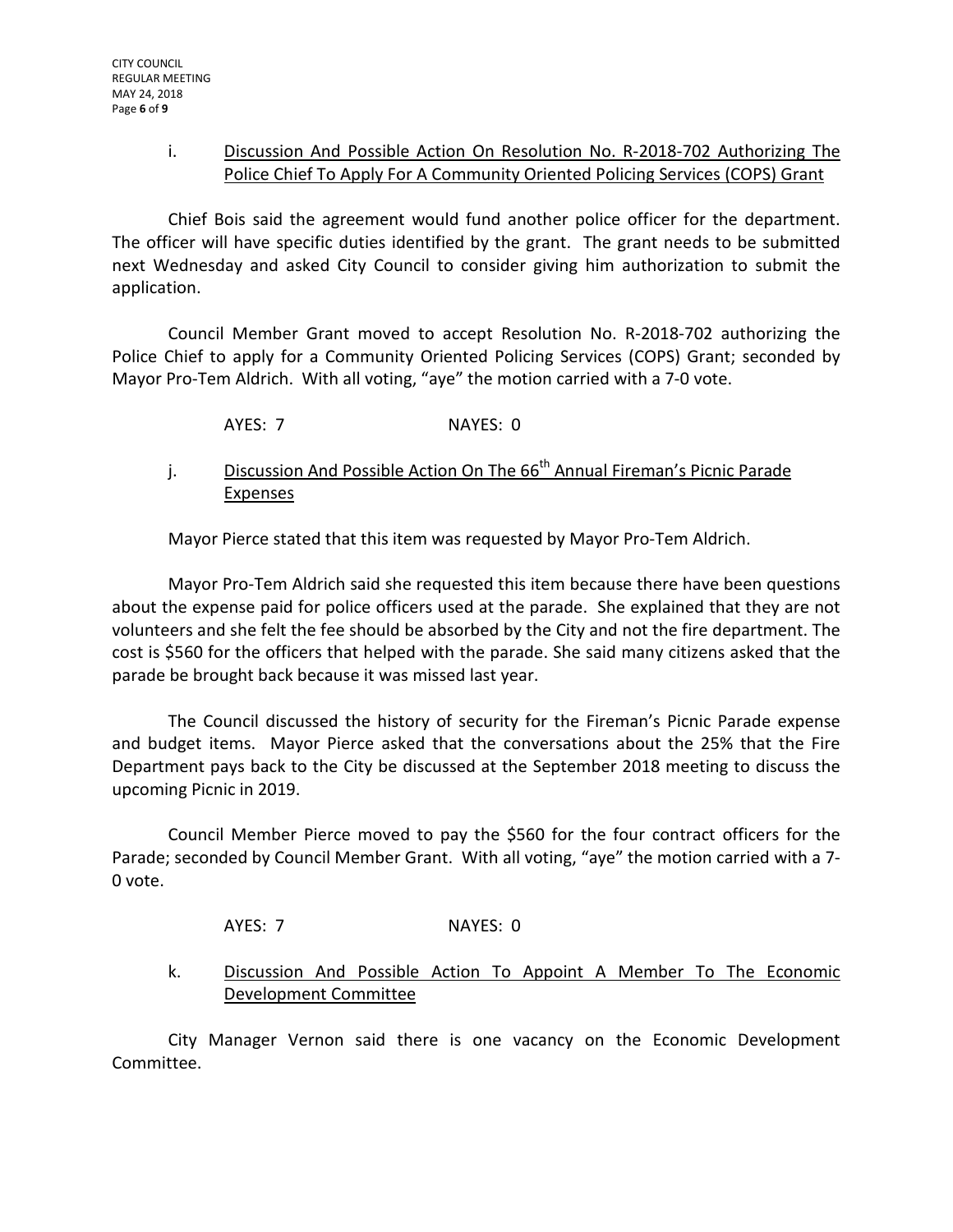Council Member Lehman said the applicant, Diego McClain-Lopez has been attending the Economic Development Committee meetings and he's building businesses on Binz Engleman.

Council Member Lehman moved to appoint Diego McClain-Lopez to the Economic Development Committee; seconded by Council Member Wilson. With all voting, "aye" the motion carried with a 7-0 vote.

AYES: 7 NAYES: 0

l. Discussion And Possible Action On Resolution No. R-2018-703 Authorizing Adoption Of The Community Development Block Grant Agreement With The County Of Bexar State Of Texas For U.S. Department Of Housing And Urban Development Community Development Block (CDBG) & Home Grants Funding.

City Manager Vernon said at the last meeting Council approved the agreement to continue applying for CDBG funds. When the agreement was submitted, the County said a resolution needed to accompany the agreement.

Mayor Pro-Tem Aldrich moved to approve Resolution No. R-2018-703 authorizing adoption of the Community Development Block Grant agreement with the County of Bexar State of Texas for U.S. Department of Housing and Urban Development Community Development Block (CDBG) & Home Grants Funding; seconded by Council Member Grant. With all voting, "aye" the motion carried with a 7-0 vote.

AYES: 7 NAYES: 0

# **10. Executive Session**

a. Executive Session Pursuant To The Texas Government Code, Section 551.074, Personnel Matters, For Deliberation On Review, Evaluation, Duties, Discipline Or Dismissal Of City Manager

Mayor Pierce closed the regular meeting and convened into executive session at 8:57 P.M.

# **11. Reconvene To Open Session**

a. Discussion And Possible Action On Review And Evaluation Of City Manager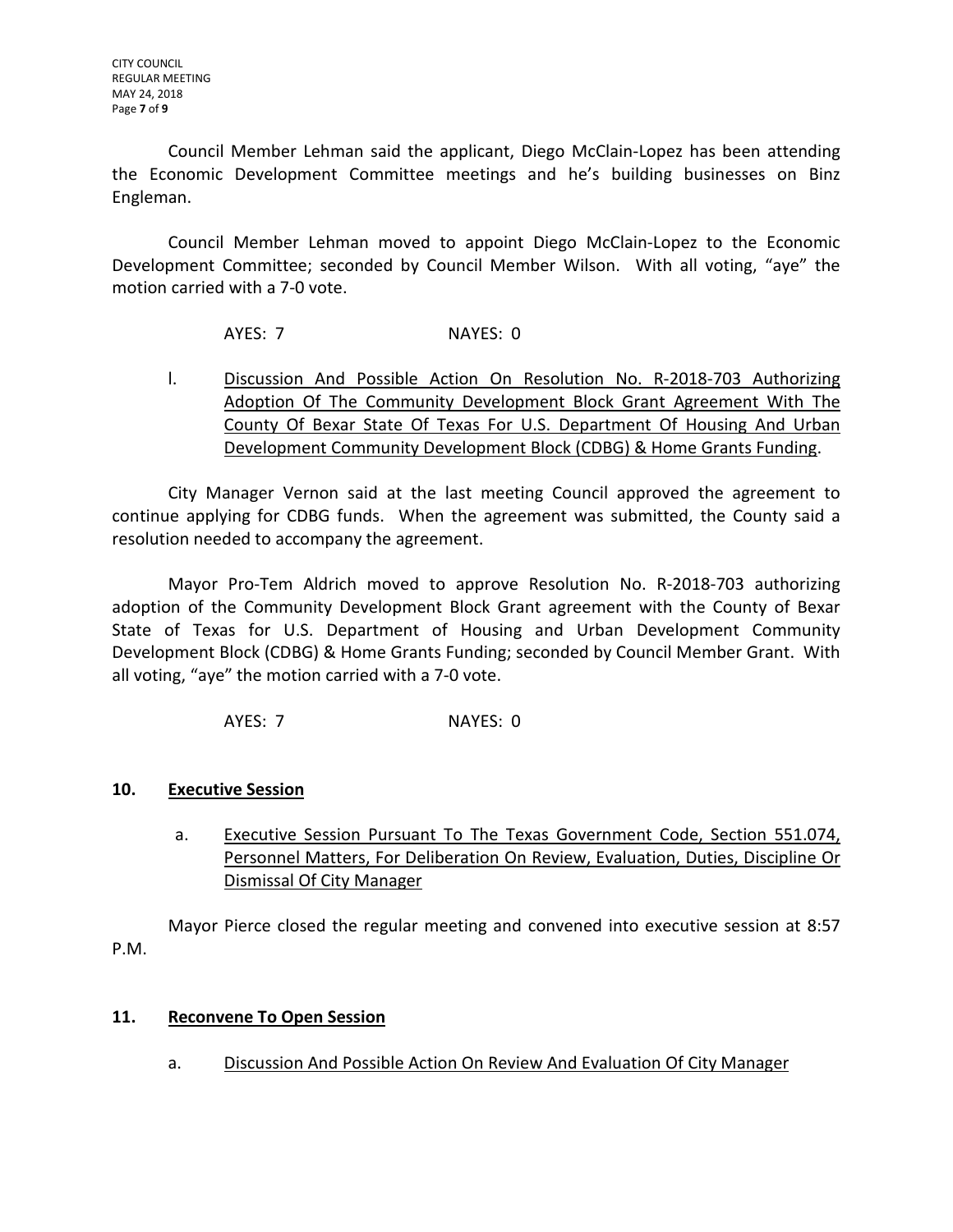Mayor Pierce said the executive session closed at 10:55 P.M. The City Council reconvened into regular session at 10:55 P.M. She said there was no action taken.

# **12. Requests and Announcements**

# a. Requests By Mayor And Council Members For Items To Be Placed On Future City Council Agendas And Announcements On City Events/Community Interests

Council Member Apodaca – She asked for an update at a future meeting addressing drainage on Binz Engleman Road at Springfield Road.

Council Member Wilson – She thanked public works for the work they did picking up items recently. She thanked code compliance for all the work she did with the dumping situation last week. She said people are running the stop sign on Binz Engleman Road and Alan Shepard in the area where the road construction is taking place. She had complaints about damage on football field at the Fireman's Picnic. Mayor Pierce said it was taken care of. Council Member Wilson said the contractors are damaging at least three streets and would like for them to find a better route when driving from Binz Engleman to Gaiety Lane.

Mayor Pro-Tem Aldrich – She informed Chief Bois that FM 78 is becoming a race track with the drivers who are speeding. She asked City Manager Vernon to bring a resolution to the discrepancy on bond election report at the June 14, 2018 meeting.

Council Member Lehman – He said the Economic Development Committee will have an item on the next agenda about the welcome sign.

Council Member Pierce – He wished everyone a good night.

Mayor Pierce – She sent condolences to the Keene family, Knolty family and Brinkley family in the sudden loss of their family members. On the June 14 agenda she asked to place Republic Services to discuss Kirby Heights and invite Mr. Martinez, Tom Armstrong or Terry Gawlik to attend the meeting. Also, include an update on garbage carts on the agenda. Regarding working on Friendship Park and Hugo Lentz Park she asked that the efforts continue on these two parks because on July  $4^{th}$  there will be Fireworks in Park. Also Dona is looking for book donations, the VFW is hosting a community garage sale Saturday from 9:00 A.M. -3:00 P.M.; on May 31st 1:00 P.M. – 3:00 P.M. the Senior Center will have their commodities available for anyone; on Friday, May 25 Hopkins Elementary will have their 50<sup>th</sup> Anniversary ceremony at 8:30 A.M.; and on June 1 - Saturday the fire station will have their dedication of the Fire Station to former Chief Riedel at 5:30 P.M.

# **10. Adjournment**